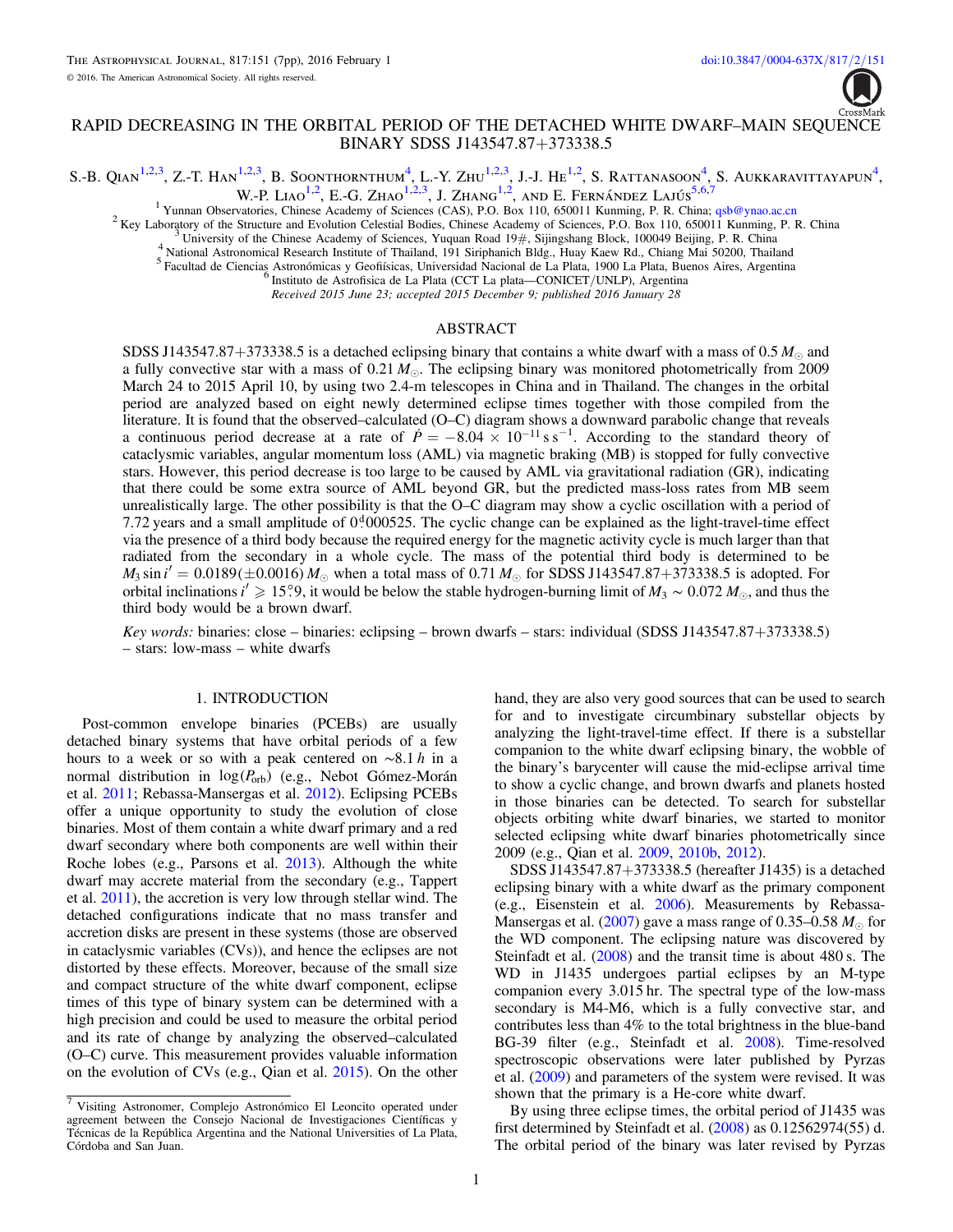<span id="page-1-0"></span>

Figure 1. Several eclipse profiles of J1435 observed by using the 2.4-m telescope in the Lijiang observational station of Yunnan observatories.

et al.  $(2009)$  $(2009)$  $(2009)$  as  $0.1256311(1)$  d by using their new determined eclipse times together with those published by Steinfadt et al. ([2008](#page-6-10)). To understand the properties of the variations in the orbital period of J1435, it has been monitored since 2009 March 24, with the 2.4-m telescope in Lijiang observational station of Yunnan Observatories. Here we report the discovery of the rapid decrease in the orbital period of J1435 that reveals some extra source of angular momentum loss (AML) beyond gravitational radiation (GR) or/and the presence of a tertiary companion, most likely a brown dwarf companion to this binary system.

## 2. NEW CCD PHOTOMETRIC OBSERVATIONS FOR J1435

The eclipsing white dwarf binary, J1435, was monitored since 2009 March 24, by using the 2.4-m telescope in the Lijiang observational station of Yunnan observatories. During the observation in 2009, a VersArray 1300B CCD camera was attached to the 2.4-m telescope. The read-out time of the CCD camera is 1.8 s and the integration time for each CCD image was 8 s. As for the observations in 2012, YFOSC (Yunnan Faint Object Spectrograph and Camera) mounted on the 2.4-m telescope was used, which has a  $2 K \times 4 K$  camera and its read-out time is about 2.95 s. Four eclipse profiles observed with the Lijiang 2.4-m telescope in 2009 and 2012 are displayed in Figure [1.](#page-1-0) The R-band filter was used during the observation on 2009 March 24. However, as we can see in the figure, the data show a large scatter. To improve the precision

Table 1 New CCD Mid-eclipse Times for J1435

<span id="page-1-1"></span>

| J.D. (Hel.)<br>$+2400000$ (days) | Errors<br>days | Filters | Telescopes    |
|----------------------------------|----------------|---------|---------------|
|                                  |                |         |               |
| 2454978.11992                    | 0.00005        | N       | Lijiang 2.4-m |
| 2454986.16034                    | 0.00001        | N       | Lijiang 2.4-m |
| 2456083.17039                    | 0.00002        | N       | Lijiang 2.4-m |
| 2456288.45127                    | 0.00001        | N       | Lijiang 2.4-m |
| 2456658.43424                    | 0.00001        | N       | Thai $2.4-m$  |
| 2457094.37349                    | 0.00001        | N       | Thai $2.4-m$  |
| 2457123.39425                    | 0.00002        | N       | Thai $2.4-m$  |

of the photometric data, no filters were used for later observations. With our observations, five mid-eclipse times were obtained and are listed in Table [1.](#page-1-1)

To obtain more data, the binary star was monitored by using the 2.4-m Thai National Telescope (TNT) of National Astronomical Research Institute of Thailand (NARIT) since 2013 December 31. This telescope is located on one of the highest ridges of Doi Inthanon (about 2457-m above sea level), the tallest peak in Thailand. The observing conditions (seeing and photometric conditions) of this site are very good during the dry season that runs approximately from November to April. The TNT is a Ritchey–Chrètien with two Nasmyth focuses. The ULTRASPEC fast camera mounted on the telescope was used for the observation on 2013 December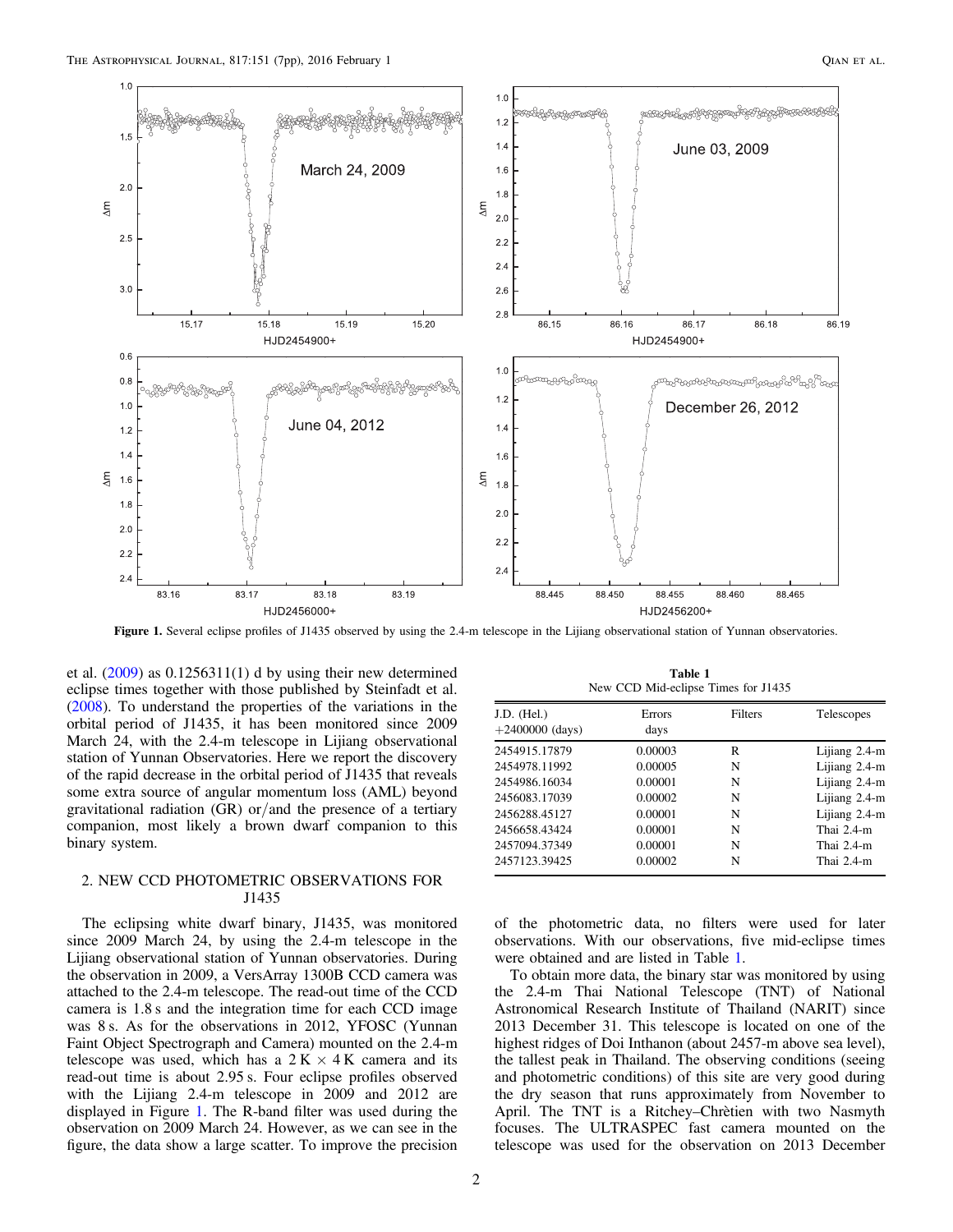<span id="page-2-0"></span>

<span id="page-2-1"></span>Figure 2. Two eclipse profiles of J1435 obtained with the 2.4-m telescope of NARIT. They were obtained on 2013 December 31 and 2015 March 12, respectively.



Figure 3. Plot of the  $(O-C)_1$  diagram of J1435 with respect to the linear ephemeris given by Pyrzas et al. ([2009](#page-6-11)) is shown in the upper panel. The solid line in the panel indicates a downward parabolic change revealing a continuous decrease at a rate of  $P = -2.94 \times 10^{-8}$  days year<sup>-1</sup>. After the period decrease is removed, the residuals are shown in the lower panel.

31. It is the ULTRASPEC low-noise, frame-transfer EMCCD camera. As for the observation on 2015 March 12, a 4K CCD photometer with a BVRI filter system was applied. The camera is a cryogenically cooled (liquid nitrogen,  $-110$  C) dewar holding a E2V232-84 thinned, astronomy broadband AR coated, grade one CCD. Two of the eclipse profiles obtained by this telescope are shown in Figure [2](#page-2-0) and the corresponding eclipse times are displayed in Table [1](#page-1-1). As done by Steinfadt et al. ([2008](#page-6-10)), those eclipse times were computed with the Kwee

& van Woerden (1956) method. The eclipse profiles shown in Figures [1](#page-1-0) and [2](#page-2-0) are symmetric, indicating that they could be determined in high precision.

## 3. THE ORBITAL PERIOD CHANGES OF J1435

By using the eclipse times listed in Table [1](#page-1-1) together with those obtained by Steinfadt et al. ([2008](#page-6-10)) and by Pyrzas et al. ([2009](#page-6-11)), the  $(O-C)<sub>1</sub>$  values with respect to the linear ephemeris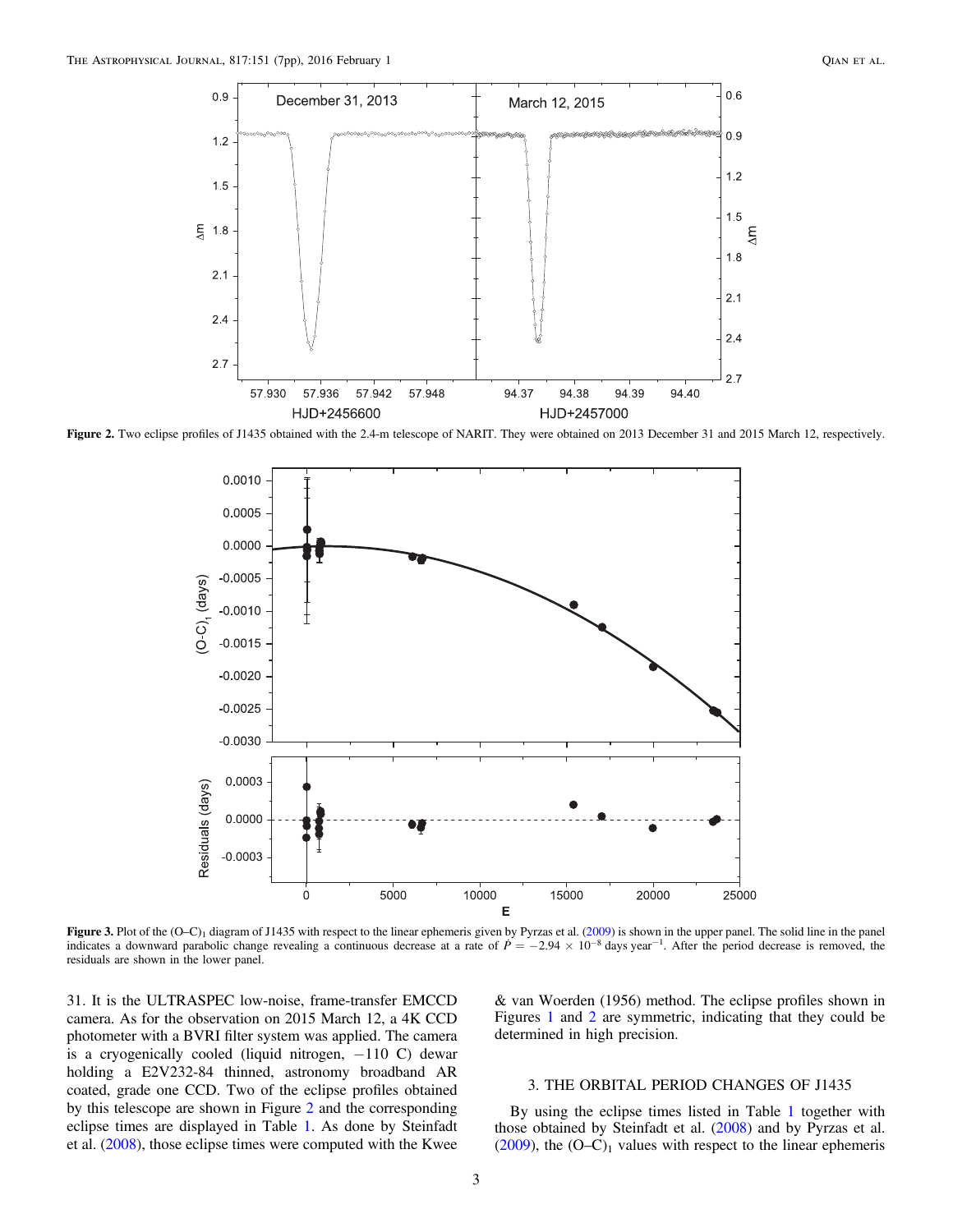The Astrophysical Journal, 817:151 (7pp), 2016 February 1 Qian et al.

derived by Pyrzas et al. ([2009](#page-6-11)) were computed,

$$
Min.I = HJD 2454148.70361 + 0.1256311 \times E.
$$
 (1)

The corresponding  $(O-C)_1$  diagram is shown in the upper panel of Figure [3](#page-2-1). As shown in the panel, the variation of the  $(O-C)_1$ curve may show a downward parabolic change indicating a long-term continuous decrease in the orbital period. A leastsquares solution leads to the following equation,

*E E* Min.I 2454148.703602 0.000007 ( ) = 0 . 1256311119 0.0000000003 5.05 0.02 10 . 2 d 12 2 ( ) ( ) () + ´ -´ ´ -

The quadratic term in this equation reveals a continuous decrease at a rate of  $\dot{P} = -2.94 \times 10^{-8}$  days year<sup>-1</sup> (or  $-8.04 \times 10^{-11}$  s s<sup>-1</sup>).

J1435 is a short-period ( $P \sim 3$  hr) close binary with a white dwarf primary and a red dwarf secondary. The continuous period decrease may be caused by AML due to GR. By using the following equation (e.g., Kraft et al. [1962;](#page-6-12) Faulkner [1971](#page-6-13)),

$$
\frac{\dot{P}}{P} = -3\frac{32G^3}{5c^5} \frac{M_1 M_2 (M_1 + M_2)}{d^4},\tag{3}
$$

the contribution of GR to the period decrease was computed to be  $P_{GR} = -0.0081 \times 10^{-11}$  s s<sup>-1</sup>. P in the equation is the orbital period,  $M_1$  and  $M_2$  are the masses of the primary and secondary, *d* is the distance between both components, *G* is the gravitational constant, and  $c$  is the speed of light. The derived value is about three orders smaller than the observed one  $(\dot{P} = -8.04 \times 10^{-11} \text{ s s}^{-1})$ . Therefore, the observed continuous decrease in the orbital period could not be explained by AML via GR.

The other mechanism that could cause the decrease in the orbital period is AML via magnetic braking (MB) of the secondary component. According to the standard theory of CVs, MB ceases when the secondary star becomes fully convective (e.g., Skumanich [1972;](#page-6-14) Verbunt & Zwaan [1981](#page-6-15); Rappaport et al. [1983](#page-6-16); Schreiber et al. [2010](#page-6-17)). However, some investigations showed that MB may not be completely stopped for fully convective stars (e.g., King et al. [2002](#page-6-18); Pretorius & Knigge [2008](#page-6-19); Qian et al. [2015](#page-6-4)). The secondary component in J1435 is a fully convective star. The rapid decreasing in the orbital period may be evidence of AML due to MB of the fully convective component.

<span id="page-3-1"></span>We also consider the other possibility that the O–C curve may show a cyclic variation with a long period. By using the least-squares method, we determined

$$
\begin{aligned} \text{Min.I} &= 2454148.704123 \, (\pm 0.000039) \\ &+ 0^4 125630992 \, (\pm 0.00000003) \times E \\ &+ 0.000525 \, (\pm 0.000043) \sin \left[ 0^\circ \right] 01604 \\ &\times (\pm 0.00010) \times E + 257^\circ \right] 9 (\pm 4^\circ \cdot 5)]. \end{aligned} \tag{4}
$$

The linear ephemeris refers to the revisions of the initial epoch and the orbital period (dashed line in the upper panel of Figure [4](#page-4-0)). The cyclic oscillation has an amplitude of 45.4 s and a period of 7.72 years. The  $(O-C)_2$  values calculated with the linear ephemeris in the equation are plotted in the middle panel of Figure [4](#page-4-0) where the cyclic change is seen more clearly. After the revision of the orbital period and the cyclic change were

subtracted from the  $(O-C)_1$  curve, the residuals are displayed in the lowest panel.

#### 4. DISCUSSIONS AND CONCLUSIONS

<span id="page-3-0"></span>As discussed in the previous section, GR is insufficient to cause the observed period decrease. Additional AML via MB is required to explain the rate of period decrease. By using the following equation (Tout  $& Hall$  [1991](#page-6-20)),

$$
\frac{\dot{P}}{P} = -2\left(\frac{R_{\rm A}}{d}\right)^2 \frac{M}{M_1 M_2} \dot{m},\tag{5}
$$

a computation yields  $R_A^2 \dot{m} = 1.54 \times 10^{-8}$  in units of  $R_{\odot}^{2}M_{\odot}$  yr<sup>-1</sup>.  $R_{\rm A}$  in Equation ([5](#page-3-0)) is the Alfvén radius. The relation between the mass-loss rate (*m*) and the Alfvén radius  $(R_A)$  is shown in Figure [5](#page-4-1). If the Alfvén radius equals that of the Sun (i.e.,  $R_A = 15R_{\odot}$ ), the required massloss rate is  $\dot{m} = -6.82 \times 10^{-11} M_{\odot}$  per year. When  $R_A =$  $15 R_2 = 3.45 R_{\odot}$ , the mass-loss rate is determined to be  $\dot{m} = -1.29 \times 10^{-9} M_{\odot} \text{ yr}^{-1}$ . Since the Alfvén radius is unknown, we could not determine the mass-loss rate for a fully convective star. The period decrease may be the evidence for the conclusion that magnetic braking does not cease for the fully convective component. However, the required mass-loss rates from MB seem unrealistically large. In the most extreme case, the mass-loss rate is  $\dot{m} \sim 10^{-9} M_{\odot} \text{ yr}^{-1}$ , which would imply that the entire M star would evaporate in a gigayear! The rate of  $\dot{m} \sim 10^{-11} M_{\odot} \text{ yr}^{-1}$  is also extreme, approaching CV levels of mass loss. Therefore, additional orbital AML may be caused by a circumbinary disk (e.g., Spruit & Taam [2001](#page-6-21); Taam & Spruit [2001](#page-6-22)). The circumbinary disk was thought to be effective in draining orbital angular momentum from the system, which is one of the possible mechanisms driving the evolution of CVs[.](#page-5-0)

The other possibility is that the O–C diagram may show a cyclic variation with a period of 7.72 years. The cyclic changes of the O–C diagram for close binaries containing at least one cool component could be explained by the solar-type magnetic activity cycles, i.e., the Applegate mechanism (Applegate [1992](#page-6-23)). In the mechanism, a certain amount of angular momentum is assumed to be periodically exchanged between the inner and the outer parts of the convection zone, and therefore the rotational oblateness and thus the orbital period will vary when the cool component goes through its activity cycles. The secondary in J1435 is a fully convective star that rotates mainly as a rigid body and lacks the thin interface layer between a radiative core and a convective envelope, where dynamo processes are thought to concentrate for solar-type stars (e.g., Barnes et al. [2005](#page-6-24)). To check whether or not this mechanism could explain the cyclic variation, the required energies to produce the cyclic oscillation for different shell masses of the secondary have been calculated with the same method used by Brinkworth et al. ([2006](#page-6-25)) in the case of the pre-CV NN Ser. It is found that the required energies are larger than the total radiant energy of the M4.5-type component star in one whole cyclic change (see Figure [6](#page-5-0)). During the calculation, the parameters given by Pyrzas et al. ([2009](#page-6-11)) were used, i.e.,  $M_1 = 0.50$   $M_{\odot}$ ,  $M_2 = 0.21$   $M_{\odot}$ , and  $R_2 = 0.23$   $R_{\odot}$ . By using Kepler's third law,

$$
(M_1 + M_2) = 0.0134a^3/P^2, \tag{6}
$$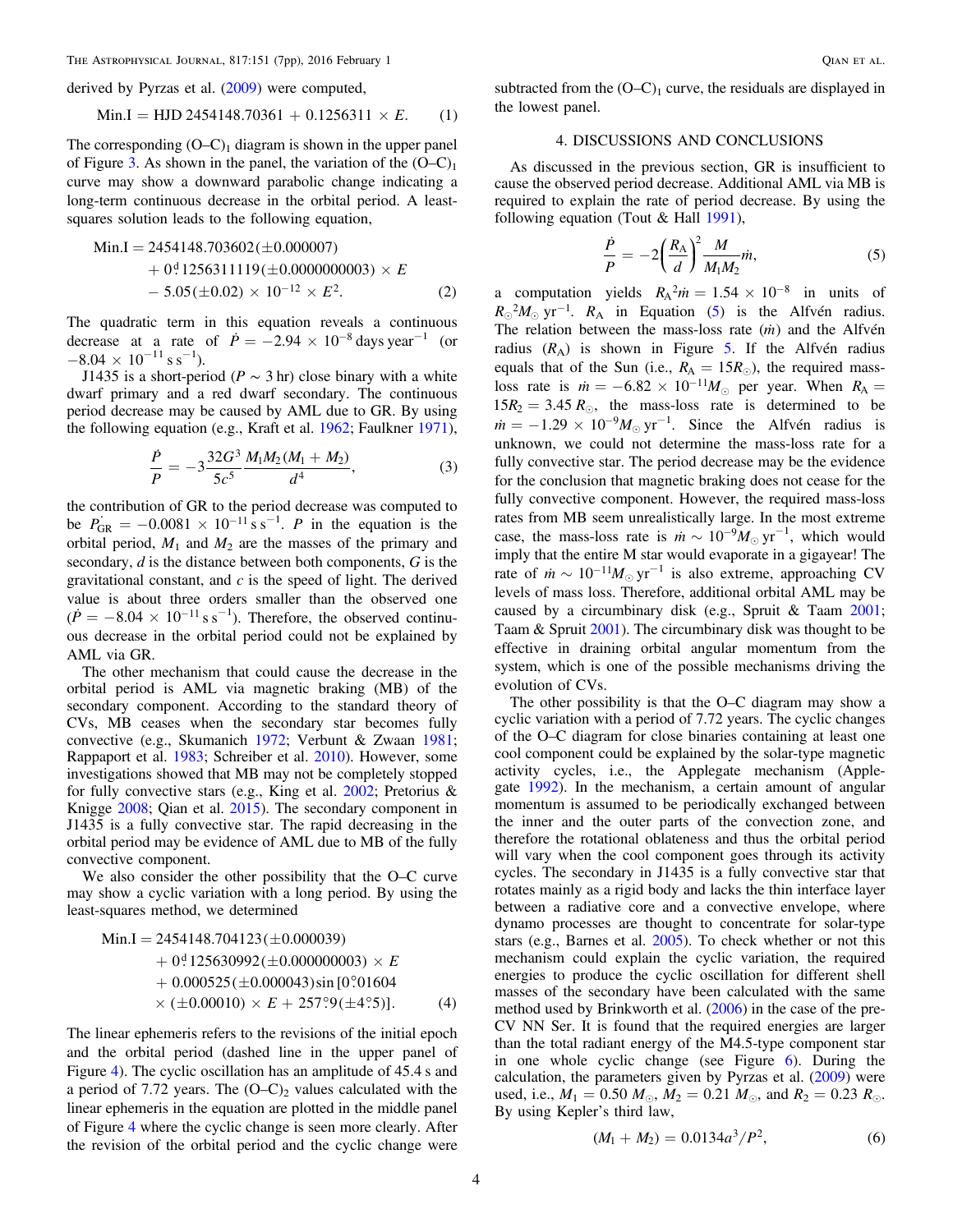<span id="page-4-0"></span>

<span id="page-4-1"></span>Figure 4. Solid line in the upper panel suggests a combination of a cyclic change and a revision in the orbital period, while the dashed line refers to the revised linear ephemeris. The theoretical light-travel time effect orbit of the potential brown dwarf companion with respect to the new ephemeris in Equation ([4](#page-3-1)) is shown in the middle panel where the cyclic variation can be seen more clearly. All of the variations were removed, and the residuals are shown in the lower panel.



Figure 5. Relation between the mass-loss rate and the Alfvén radius in order to produce the continuous period decrease due to MB. When the Alfvén radius equals that of the Sun ( $R_A = 15R_{\odot}$ ), the derived mass-loss rate in the magnetic stellar wind is  $\dot{m} = -6.82 \times 10^{-11} M_{\odot}$  per year.

the orbital separation of the two component stars was computed as  $a = 0.94 R_{\odot}$ . We choose a temperature of  $T_2 = 3200 \text{ K}$  for the M4.5-type star and its luminosity was calculated by using  $L_2 = \left(\frac{R}{R}\right)$  $T_2 = \left(\frac{R_2}{R_{\odot}}\right)^2 \left(\frac{T_2}{T_{\odot}}\right)^4 L_{\odot}$ . The result suggests that the mechanism

of Applegate has difficulty interpreting the cyclic variation, though the basic quadrupole deformation idea cannot be so easily dismissed (e.g., Lanza [2006](#page-6-26)).

Therefore, we analyzed the O–C diagram of J1435 for the light-time effect that arises from the gravitational influence of a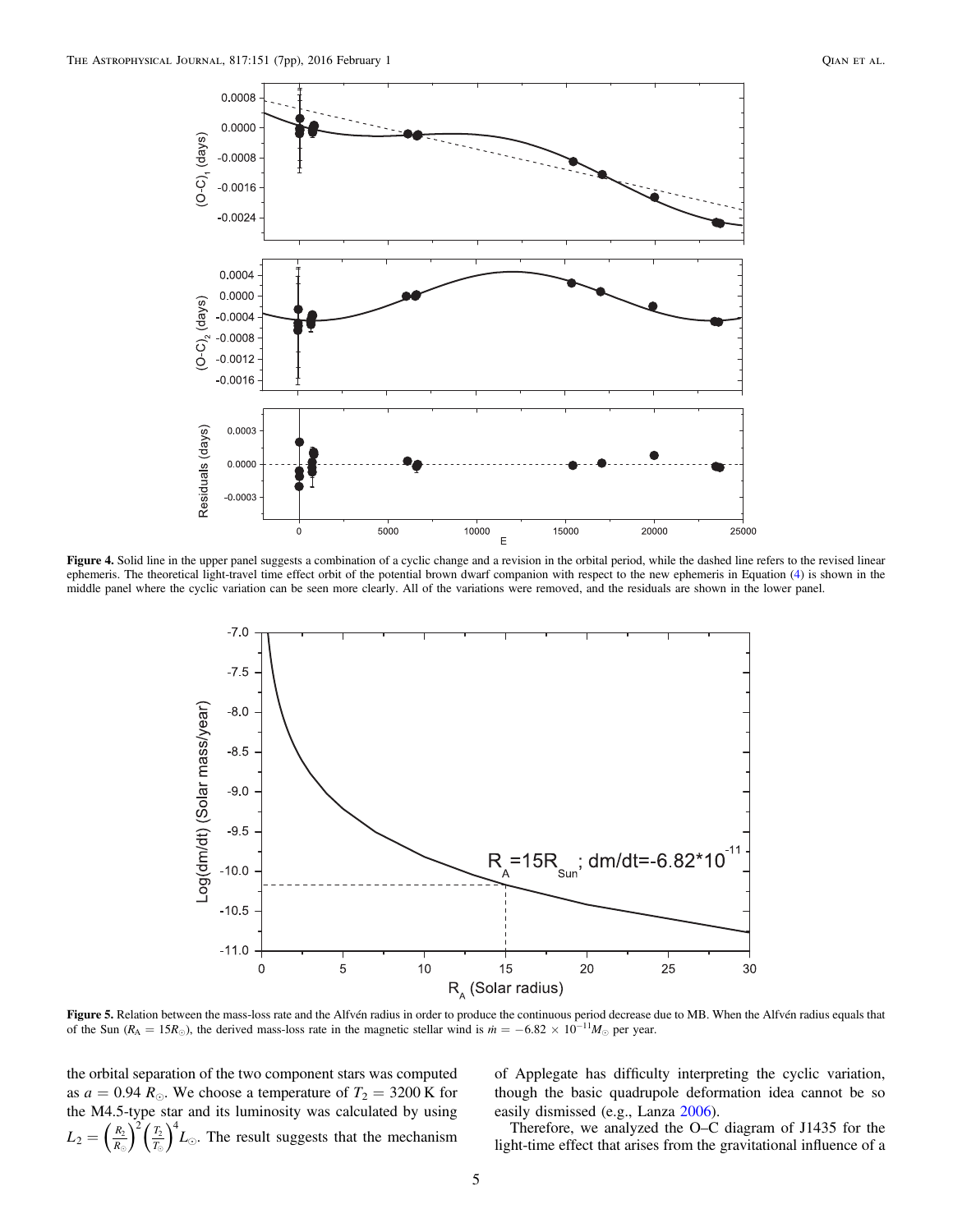<span id="page-5-0"></span>

Figure 6. Plot of the energy required to cause the period oscillation of J1435 by using Applegate's mechanism as a function of the assumed shell mass of the cool component (solid line). The dashed line represents the total radiant energy of the secondary component star in a whole cyclic change of the O–C variation.

potential third body. The timespan of the data is about 8.14 years, which is close to the determined period (7.72 years) of the O–C oscillation. This indicates that the data cover is insufficient to determine the eccentricity of the third body. By simply assuming that the orbit of the third body is circular, its orbital and physical parameters were estimated. The projected orbital radius of J1435 rotating around the barycenter of the triple system is computed with the equation,

$$
d'_{12}\sin i' = K \times c,\tag{7}
$$

where  $K$  is the amplitude of the cyclic variation and  $c$  is the speed of light. Then, by using the absolute parameters determined by Pyrzas et al. ([2009](#page-6-11)), a calculation with the following equation,

$$
f(m) = \frac{4\pi^2}{GP_3^2} \times (d'_{12} \sin i')^3 = \frac{(M_3 \sin i')^3}{(M_1 + M_2 + M_3)^2},
$$
 (8)

yields the mass function and the mass of the tertiary companion as:  $f(m) = 1.26 (\pm 0.31) \times 10^{-5} M_{\odot}$  and  $M_3 \sin i' =$  $0.0189 (\pm 0.0016) M_{\odot} = 19.8 (\pm 1.7) M_{Jup}$ , respectively. G and  $P_3$  in this equation are the gravitational constant and the period of the  $(O-C)_2$  oscillation. If the orbital inclination of the tertiary companion is larger than 15°.9, the mass of the third body corresponds to  $M_3 \leqslant 0.072 M_{\odot}$ , and thus it should be a brown dwarf. Therefore, with 82.3% probability, the third body is a brown dwarf (by assuming a random distribution of orbital plane inclination). The orbital radius  $d_3$  of the tertiary component is about 3.42 AU when the orbital inclination equals 90° indicating that the orbit is very tight (3.42 AU). Assuming a  $\sim$ 2  $M_{\odot}$  progenitor for the white dwarf, we may think that adiabatic mass loss would have put this object originally at an orbit of ∼1.1 AU, which is comparable to the original separation of the binary, i.e., completely unstable. However, during this estimation, we ignore tidal interaction for lack of knowledge. The tidal interaction could lead to an enhance mass loss before the common envelope (CE) phase that might increase the survivability of planets and brown dwarfs during the CE (e.g., Bear & Soker [2010](#page-6-27)). Moreover, the circumbinary companion may be of the second generation, as discussed below.

Substellar objects orbiting white dwarfs are rare. To date only a few brown dwarf companions of white dwarfs were found (e.g., Becklin & Zuckerman [1988](#page-6-28); Farihi & Christopher [2004;](#page-6-29) Dobbie et al. [2005](#page-6-30); Burleigh et al. [2006;](#page-6-31) Maxted et al. [2006](#page-6-32)). As for white dwarf binary stars, a few exoplanets or brown dwarfs were reported to be orbiting V471 Tau (Guinan & Ribas [2001](#page-6-33)), QS Vir (Qian et al. [2010b](#page-6-6); Almeida & Jablonski [2011](#page-6-34)), NN Ser (Marsh et al. [2014](#page-6-35)), and RR Cae (Qian et al. [2012](#page-6-7)). The presence of a brown dwarf candidate to the white dwarf-red dwarf binary J1435 will provide us with more knowledge regarding the formation and evolution of substellar objects. On the other hand, some of those circumbinary objects were ruled out by considering dynamical instabilities (e.g., Horner et al. [2012,](#page-6-36) [2013](#page-6-37); Wittenmyer et al. [2013](#page-6-38); Bours et al. [2014](#page-6-39)). However, more precision data and detailed investigations are required to confirm them in the future. Moreover, it should be noted that the proposed brown dwarf around V471 Tau was ruled out by Hardy et al. ([2015](#page-6-40)), while a new investigation favors a brown dwarf companion about 12 AU from the eclipsing binary (Vaccaro et al. [2015](#page-6-41)).

J1435 is a pre-CV system with an orbital period of three hours that is just at the upper edge of the period gap of CVs. It is formed through a CE evolution and will evolve into normal CVs by secular AML via GR and MB (e.g., Shimansky et al. [2006](#page-6-42)). The brown dwarf orbiting J1435 may suggest that some short-period CVs should contain substellar companions. A possible planet was found to be orbiting the eclipsing dwarf nova V893 Sco and V2051 Oph (e.g., Bruch [2014](#page-6-43); Qian et al. [2015](#page-6-4)). A few planetary candidates orbiting the two magnetic CVs, DP Leo (Qian et al. [2010a](#page-6-44); Beuermann et al.